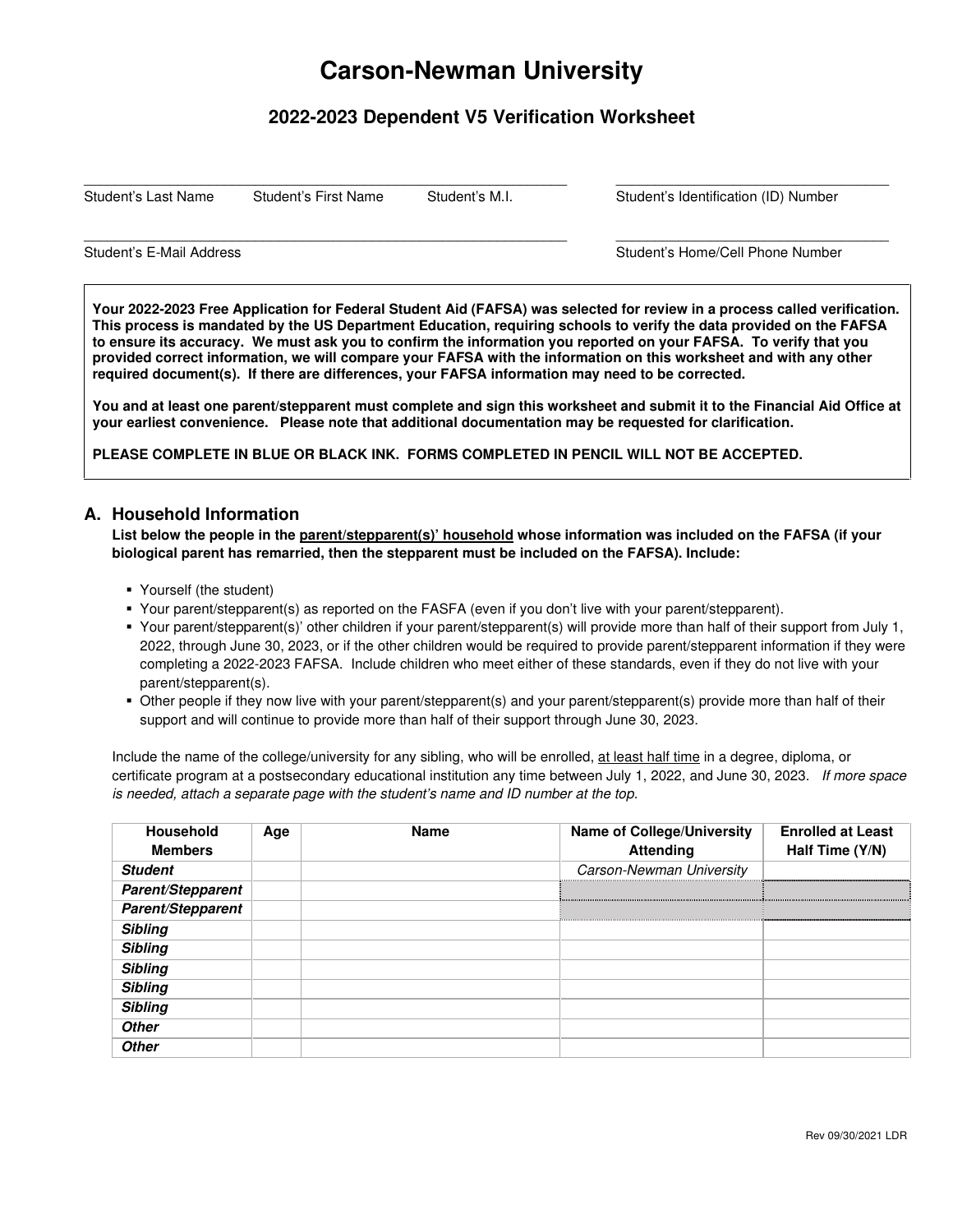#### **B. Income Tax Information**

**Check ONE box that applies to you (the Student) and ONE box that applies to your parent (s).** 

| <b>STUDENT</b>                                                                                                                                      | <b>PARENT (S)</b>                                                                                                                                                                                                                                                                          |
|-----------------------------------------------------------------------------------------------------------------------------------------------------|--------------------------------------------------------------------------------------------------------------------------------------------------------------------------------------------------------------------------------------------------------------------------------------------|
| I filed a 2020 Federal Tax Return.<br>Did you use the IRS Data Retrieval Tool* to transfer your<br>2020 tax data directly from the IRS to the FAFSA | I filed a 2020 Federal Tax Return.<br>Did you use the IRS Data Retrieval Tool* to transfer your<br>2020 tax data directly from the IRS to the FAFSA                                                                                                                                        |
| Yes                                                                                                                                                 | Yes                                                                                                                                                                                                                                                                                        |
| No – Update your FASFA and use the IRS Data<br>Retrieval Tool OR submit a copy of your<br>2020 Tax Return Transcript **<br>(see information below)  | No – Update your FASFA and use the IRS Data<br>Retrieval Tool OR submit a copy of your<br>2020 Tax Return Transcript **<br>If parents/stepparents filed separate 2020<br>IRS income tax returns, then 2020 Tax<br>Return Transcripts must be provided for each.<br>(see information below) |
| I did NOT file a 2020 Federal Tax Return, but did<br>earn income in 2020; however, I was not required to<br>file taxes. (Complete Section C)        | I did NOT file a 2020 Federal Tax Return, but did<br>earn income in 2020; however, I was not required to<br>file taxes. (Complete Section C)<br>** An IRS Letter of Non-Filing is required for parent if they did<br>NOT file 2020 taxes** (see information below)                         |
| I was NOT employed and had NO INCOME earned<br>from work in 2020.                                                                                   | I was NOT employed and had NO INCOME earned<br>From work in 2020.<br>** An IRS Letter of Non-Filing is required for parent if they did<br>NOT file 2020 taxes** (see information below)                                                                                                    |

#### **\*IRS Data Retrieval Tool**

- Make a correction to your FAFSA online and access the tool within the Financial Information section.
- Don't forget to sign and submit the FAFSA correction.

This allows on-line FAFSA filers to pull their tax data direction from the IRS to auto-fill the tax portion of the FAFSA and is the quickest way to get accurate tax information to the Financial Aid Office.

#### **\*\*How to Obtain an IRS Tax Return Transcript or a Letter of Non-Filing**

- Make an on-line request at https://www.irs.gov/individuals/get-transcript The requester must have access to a valid email address, a text-enabled mobile phone (pay-as-you-go plans cannot be used) in the requester's name, and specific financial account numbers (such as a credit card number or an account number for a home mortgage or auto loan. The transcript will display on-line upon successful completion of the IRS's two-step authentication.
- Automated Telephone Request: 1-800-908-9946

Transcript is generally received within 10 business days from the IRS's receipt of the telephone request.

Paper request: IRS Form 4506T This form needs to be used if you have moved since filing your taxes. The form can be downloaded at www.irs.gov, click "Get Transcript by MAIL". The transcript is generally received within 10 business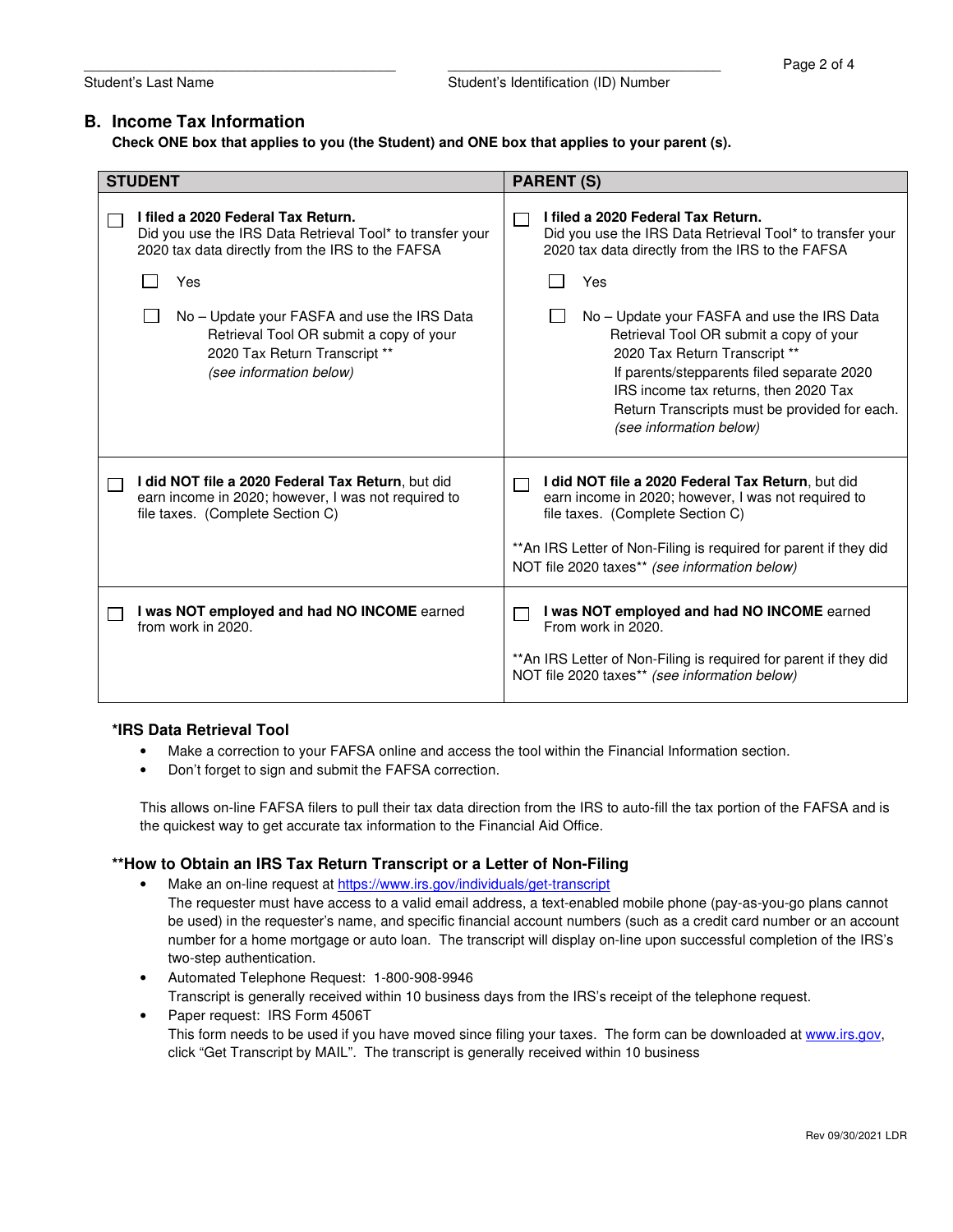### **C. Submit Copies of W-2's (For Non-Tax Filers)**

All non-tax filers (Students and Parents) must provide copies of all your W-2 forms for income earned from work that were NOT filed with a 2020 Federal Income Tax Return. If you have lost any W-2's, you may order a Wage and Income Transcript from the IRS. You can request this transcript from www.irs.gov. If no employer W-2 can be provided, please list below the employer name, amount earned for 2020, and the reason it cannot be provided.

| <b>Employee's Name</b><br>(Student or Parent) | 2020 Amount<br><b>Earned</b> | <b>Employer's Name</b> | <b>Reason for Not</b><br>Providing |
|-----------------------------------------------|------------------------------|------------------------|------------------------------------|
|                                               |                              |                        |                                    |
|                                               |                              |                        |                                    |
|                                               |                              |                        |                                    |
|                                               |                              |                        |                                    |
|                                               |                              |                        |                                    |

## **D. Identity and Statement of Educational Purpose**

The student must appear in person at **Carson-Newman University** to verify his or her identity by presenting valid governmentissued photo identification (ID), such as, but not limited to, a driver's license, other state-issued ID, or passport. The institution will maintain a copy of the student's photo ID that is annotated with the date it was received and the name of the official at the institution authorized to collect the student's ID.

In addition, the student must sign, in the presence of the institutional official, the following:

#### **Statement of Educational Purpose**

| I certify that I.<br>(Print Student's Name) | am the individual signing this                                                                                         |
|---------------------------------------------|------------------------------------------------------------------------------------------------------------------------|
|                                             | Statement of Educational Purpose and that the federal student financial assistance I may receive will only be          |
|                                             | used for educational purposes and to pay the cost of attending Carson-Newman University for the 2022-2023 school year. |
|                                             |                                                                                                                        |
| (Student's Signature)                       | (Date)                                                                                                                 |
|                                             |                                                                                                                        |
| (Student's ID Number)                       |                                                                                                                        |
|                                             | <b>OR</b>                                                                                                              |
|                                             | If you (the student) are unable to appear in person at Carson-Newman University to verify your identity, you           |
| must provide:                               |                                                                                                                        |

(a) A **notarized** copy of a valid government-issued photo identification (ID), such as, but not limited to, a driver's license, other state-issued ID, or a passport; and

(b) the original notarized Statement provided below:

#### **Statement of Educational Purpose**

(Print Student's Name)

I certify that I, \_\_\_\_\_\_\_\_\_\_\_\_\_\_\_\_\_\_\_\_\_\_\_\_\_\_\_\_\_\_\_\_\_\_\_\_\_\_\_\_\_\_\_\_\_\_\_\_\_\_\_\_, am the individual signing this

Statement of Educational Purpose and that the federal student financial assistance I may receive will only be used